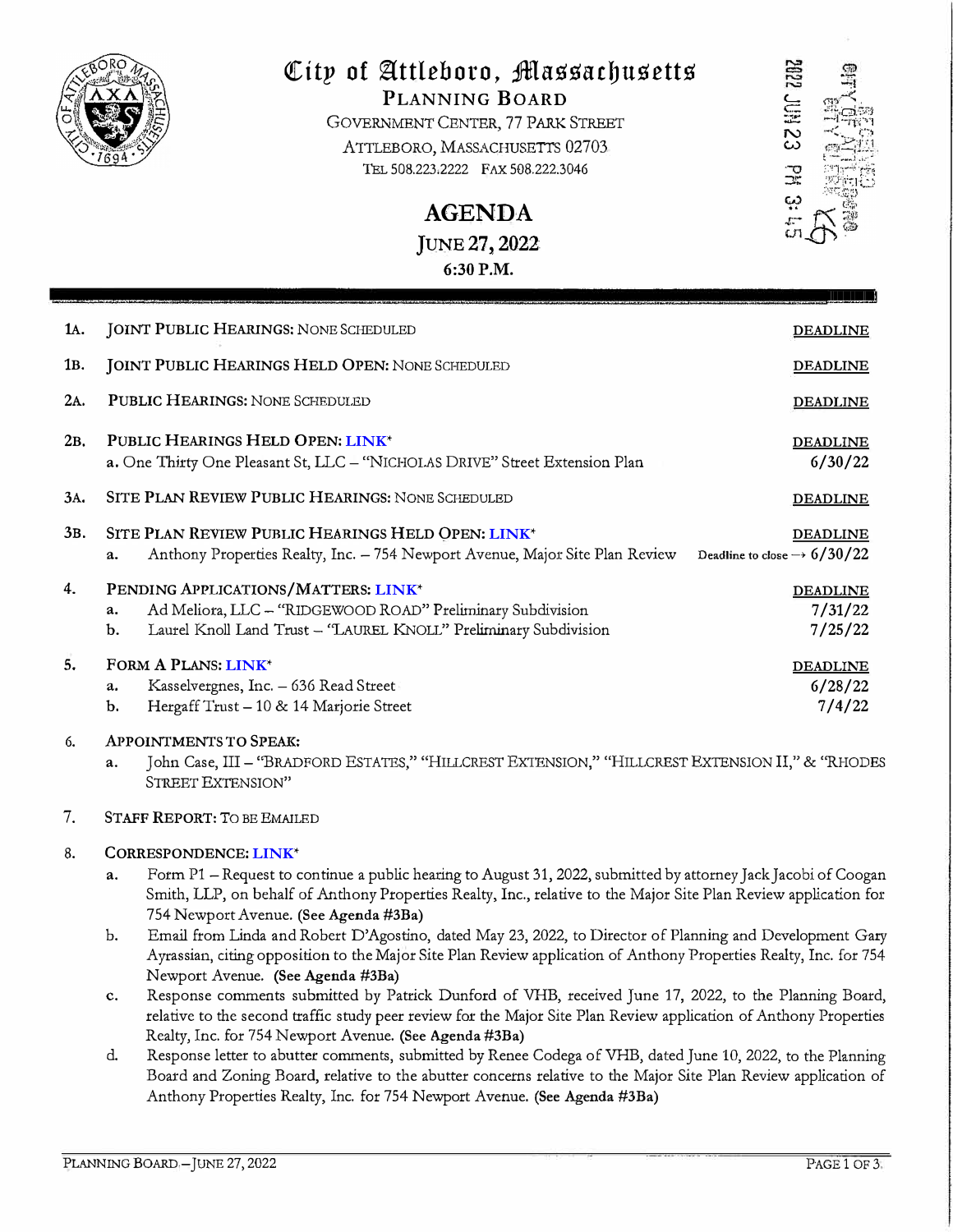- e. Memorandum from Public Works Superintendent Michael Tyler, dated June 13, 2022, to Planning Board Clerk Lauren Stamatis, providing comment on the "LAUREL KNOLL" preliminary subdivision plan. (See Agenda #4b)
- f. Memorandum from Water Superintendent Kourtney Allen, dated June 17, 2022 (received June 21, 2022), to the Planning Board, providing comment on the on the "LAUREL KNOLL" preliminary subdivision plan. (See Agenda #4b)
- g. Memorandum from Wastewater Superintendent Thomas Hayes, dated June 23, 2022, to Planning Board Clerk Lauren Stamatis, providing comment on the ''LAUREL KNOLL" preliminary subdivision plan. (See Agenda #4b)
- h. Form P2 -Request for an Extension of Time to July 31, 2022 to open the public hearing, submitted by attorney Jack Jacobi of Coogan Smith, LLP, relative to the Major Site Plan Review application of Rhino Capital Advisors, LLC for 1275 Commerce Way. (See Agenda #16a)
- i. Certificate of Vote from Planning Board Clerk Lauren Stamatis, dated June 7, 2022, to City Clerk Kathleen Jackson, denying the requested modifications to the approved "VIRIDIAN MEADOWS, PHASE II" subdivision plan.
- j . Email from Senior Land Use Planner Stephanie Davies, dated February 10, 2022, to Bob Catenacci of One Thirty One Pleasant St, LLC regarding a Notice of Violation relative to the "STONE FIELD ESTATES III" subdivision.

#### 9.PERFORMANCE BOND CORRESPONDENCE: **[LINK](https://drive.google.com/drive/folders/1WBEr8oT0F3PJJPncTyxJr-fhQER2Nq9O?usp=sharing)**\*

- a. Letter from John E Case III of Case Development, LLC, dated June 1, 2022, to Planning Board Chairman Jason Gittle, requesting a FINAL release of funds for the ''RHODES STREET EXTENSION" stteet extension.
- b. Memorandum from Public Works Superintendent Michael Tyler, dated June 22, 2022, to the Planning Board, recommending denial of the FINAL release of funds reques<sup>t</sup> for the "RHODES STREET EXTENSION" street **extension.**
- c. Email correspondence between Matt Trabucco of the Case Companies and Senior Land Use Planner Stephanie Davies, relative to the completion of the ''BRADFORD ESTATES" subdivision and the "HILLCREST EXTENSION," and "HILLCREST EXTENSION II" street extensions. (See Agenda #6a)

# 10. MISCELLANEOUS PENDING CORRESPONDENCE:

a. See separate Delinquent Subdivisions Correspondence Tracking Report

### 11. PLANNING BOARD COMMITTEES:

### 11A. COMPREHENSIVE PLAN COMMITTEE:

a. Executive Summary: Sustainable Growth (Request for Primer)

### 11B. ORDINANCE COMMITTEE:

- a. Discuss Act Enabling Partnerships for Growth new state zoning enabling legislation
- **b.Executive Summary: Trees**
- c. Discuss draft Accessory Dwelling Unit amendment to Zoning Ordinance

### 11C. SITE PLAN REVIEW COMMITTEE:

### 110. SUBDIVISION COMMITTEE:

#### 12. PENDING MINUTES:

- a. January 24, 2022 (pending)
- b. February 28, 2022
- c. March 7, 2022
- d. March 21, 2022
- e. April 4, 2022
- f. April 25, 2022
- g. May 16, 2022
- h. June 6, 2022

#### 13. SRPEDD DELEGATE'S REPORT: